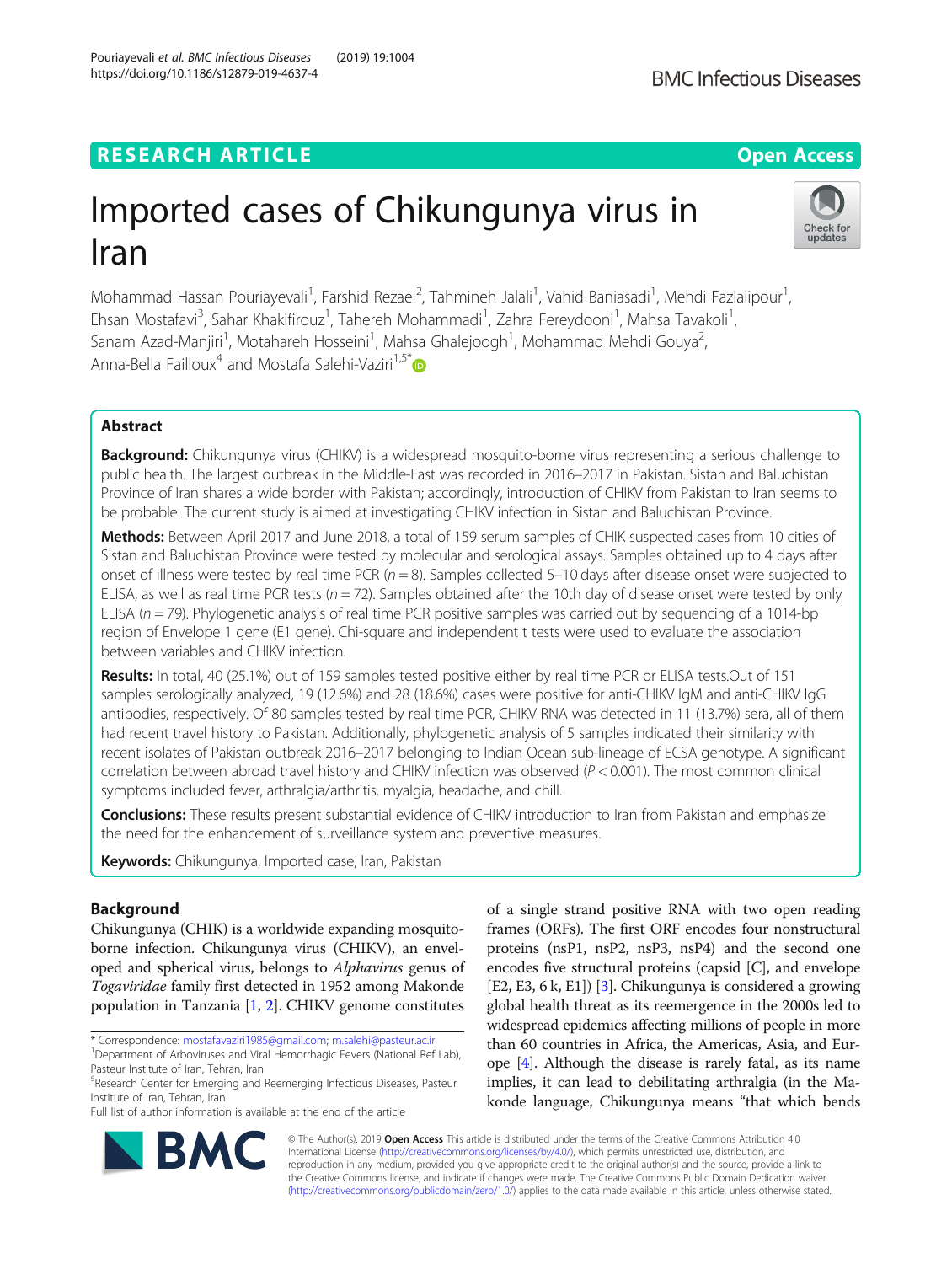up") [\[3\]](#page-7-0).CHIKV is transmitted to humans through infected mosquito bites of Aedes spp., in particular Ae. albopictus and Ae. aegypti. Similar to other arboviruses such as Dengue and Zika, CHIKV can be transmitted via the urban transmission cycle between humans and mosquito [[5\]](#page-7-0). In the majority of infected individuals, there is a fourto seven-day incubation period prior to onset of disease. The main symptoms of CHIKV infection are the sudden onset of high fever (102 °F) and severe arthralgia; other symptoms include headaches, muscle aches, nausea, vomiting, arthritis, and skin rash. The clinical signs of the acute form can be mild, moderate, and severe, but usually resolve within 3 weeks. About 10–15% of cases develop chronic forms associated with persistent arthralgia [[4](#page-7-0), [6\]](#page-7-0).

The first record of CHIKV circulation in the Middle-East dates back to 1981 in Pakistan [\[7](#page-7-0)]. Since then, recurrent outbreaks in Pakistan, Saudi Arabia, and Yemen are reported in this region [[8](#page-7-0)–[11\]](#page-7-0). The largest outbreaks in this region leading to over 30,000 infected cases occurred in 2016–2017 in the Karachi City of Pakistan [[12\]](#page-7-0).

An important factor facilitating the spread of CHIKV is the increase in international travel, which consequently introduces the virus through viremic travelers to new regions [[3](#page-7-0)]. If the vectors are present in such regions, they could acquire the virus, while feeding on viremic travelers. This subsequently can result in autochthonous transmission making those areas endemic for the disease. Sistan and Baluchistan Province of Iran shares a border with Pakistan and the residents of the Southern part of this province have significant cultural similarities with those of Pakistan and, hence, constant trade and transport between the two countries is very common. Consequently, virus introduction from Pakistan to Iran due to the large incidence of travel is likely. According to the report on detection of Ae. albo-pictus in Sistan and Baluchistan Province [[13\]](#page-7-0) and the suitability of this province to establish the mosquitoes with the potential to transmit CHIKV [[14\]](#page-7-0), virus importation via travelers could be a serious health threat. The current study aimed at investigating the presence of CHIKV in suspected individuals in Sistan and Baluchistan Province during the outbreak in 2017 in Pakistan.

# Methods

## Ethical statement

The current retrospective study was conducted on samples collected in the context of National Surveillance Program of Iran for Aedes-borne arboviral infections in accordance with the protocols approved by Iranian Centre for Disease Control and Management Committee. Due to the retrospective nature of the study, it was not possible to obtain informed consent from the participants; however, all data were analyzed anonymously and all experiments were carried out according to the relevant laws and guidelines of the ethical standards of the Declaration of Helsinki.

## Study area

The current cross-sectional study was conducted in Sistan and Baluchistan Province of Iran. This province, located in Southeastern Iran with an area of 180,726 km<sup>2</sup> , is the only province of Iran sharing border with Pakistan. The climate in this province varies from moderate in North to semi tropical in South. It has the lowest rainfall from April to November and the southern part is affected by monsoons, which cause extensive rainfall and flooding every three to 5 years  $[15]$  $[15]$  $[15]$ .

## Data and sample collection

From April 2017 to June 2018, a total of 159 serum samples of patients suspected of CHIKV infection (febrile individuals with arthralgia or arthritis) collected within Iranian National Surveillance Program from 10 cities (Fig. [1](#page-2-0)) including Chabahar, Iranshahr, Konarak, Mirjaveh, Qasr-e-Qand, Rask, Saravan, Sarbaz, Zabol, and Zahedan were assessed for CHIKV infection. Demographic, epidemiologic, clinical, and laboratory data were collected through questionnaires and patients records.

#### Laboratory diagnosis

Diagnostic algorithm was determined based on the interval between dates of sampling and onset of disease. In CHIKV infection, viremia starts before onset of symptoms and usually lasts up to 8 days after illness. Anti-CHIKV antibodies can usually be identifiable in serum by 5–7 days after onset of symptoms [\[16](#page-7-0)]. Therefore, samples collected up to 4 days after onset of disease were subjected to molecular test for viral RNA detection  $(n = 8)$ . Samples obtained 5–10 days post onset of disease were tested by serological assays to detect anti-CHIKV IgM and IgG antibodies, as well as molecular assay  $(n =$ 72). Samples collected after the 10th day of disease onset were analyzed by only serological assays  $(n = 79)$ . All CHIKV diagnostic assays were performed at the Department of Arboviruses and Viral Hemorrhagic Fevers (National Ref. Lab), Pasteur Institute of Iran.

For molecular detection of CHIKV, viral RNA extraction from serum samples was performed using QIAamp viral RNA Kit (Qiagen, Germany) according to the manufacturer's instruction. The presence of the CHIKV RNA was evaluated using FTD commercial Dengue/ Chik kit (Fast Track Diagnostics, Luxembourg) based on qualitative TaqMan real-time PCR. This kit contains an internal control to ensure the avoidance of false negative results. For phylogenetic analysis of positive molecular cases, a 1014-bp region of E1 gene of CHIKV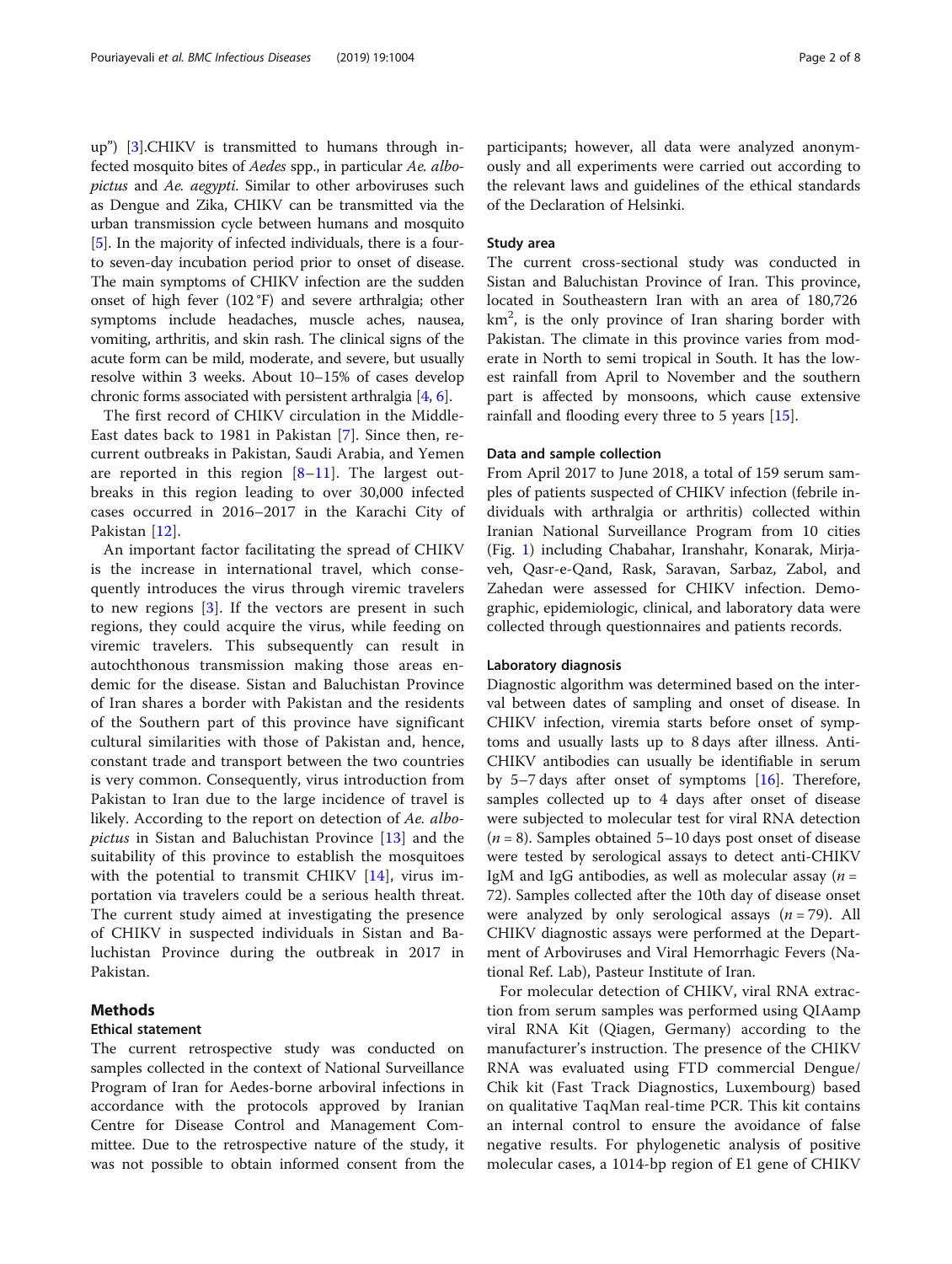<span id="page-2-0"></span>



genome was amplified by a conventional RT-PCR using primers Chik-E1-F-10004 (ACAAAACCGTCATC CCGTCTC) and Chik-E1-R-11138 (TGACTATGTG GTCCTTCGGAGG) and Qiagen One Step RT-PCR Kit (Qiagen, Germany) [\[17](#page-7-0)]. Each 25 μL of reaction mixture, contained 5 μL 9QIAGEN OneStep RT-PCR Buffer (5x),  $0.4 \mu M$  of each primer,  $10 \mu L$  dNTP Mix (containing 10 mM of each dNTP), 1 μL Enzyme Mix, 0.25 μL(or 1 unit) RNase inhibitor, and 2.5 μL extracted RNA. The PCR conditions were as follows: reverse transcription at 50 °C for 30 min, 15 min initial denaturation at 95 °C, 45 cycles including a) denaturation at 95 °C for 30 s, b) annealing at 50 °C for 30 s, and c) extension at 72 °C for 70 s followed by a final extension at 72 °C for 10 min. The RT-PCR products were electrophoresed on 1% agarose gel containing 0.008% Safe-Stain (Takapouzist, Iran). RNAs extracted from confirmed CHKV-positive sample and sterile distilled water were used as positive and negative controls, respectively. The amplified products were sequenced using the Sanger method in both directions using primers Chik-E1-F-10004 and Chik-E1-R-11138. The

raw data of sequencing was trimmed and assembled using CLC Main Workbench software (CLC bio, Denmark) followed by confirmation by BLAST ([https://](https://blast.ncbi.nlm.nih.gov/Blast.cgi) [blast.ncbi.nlm.nih.gov/Blast.cgi\)](https://blast.ncbi.nlm.nih.gov/Blast.cgi). Phylogenetic analysis was performed using MEGA6. For this purpose, the maximum likelihood methodand the kimura 2 parameter model were used with 10,000 bootstraps.

Detection of anti-CHIKV IgM/IgG antibodies was performed using commercial ELISA (enzyme-linked immunosorbent assay) kit (Euroimmun, Germany) according to the manufacturer's instructions. Based on the protocol, results were reported as a ratio of the optical density of each sample to the optical density of the calibrator in which a ratio of ≤0.8 was considered negative, a ratio between  $\geq 0.8$  and  $\leq 1.1$  was considered borderline, and a ratio of  $>1.1$  was interpreted as positive.

# Statistical analysis

Statistical analysis was performed using SPSS software (version 19). The results of the serological and molecular tests were analyzed positively and negatively and the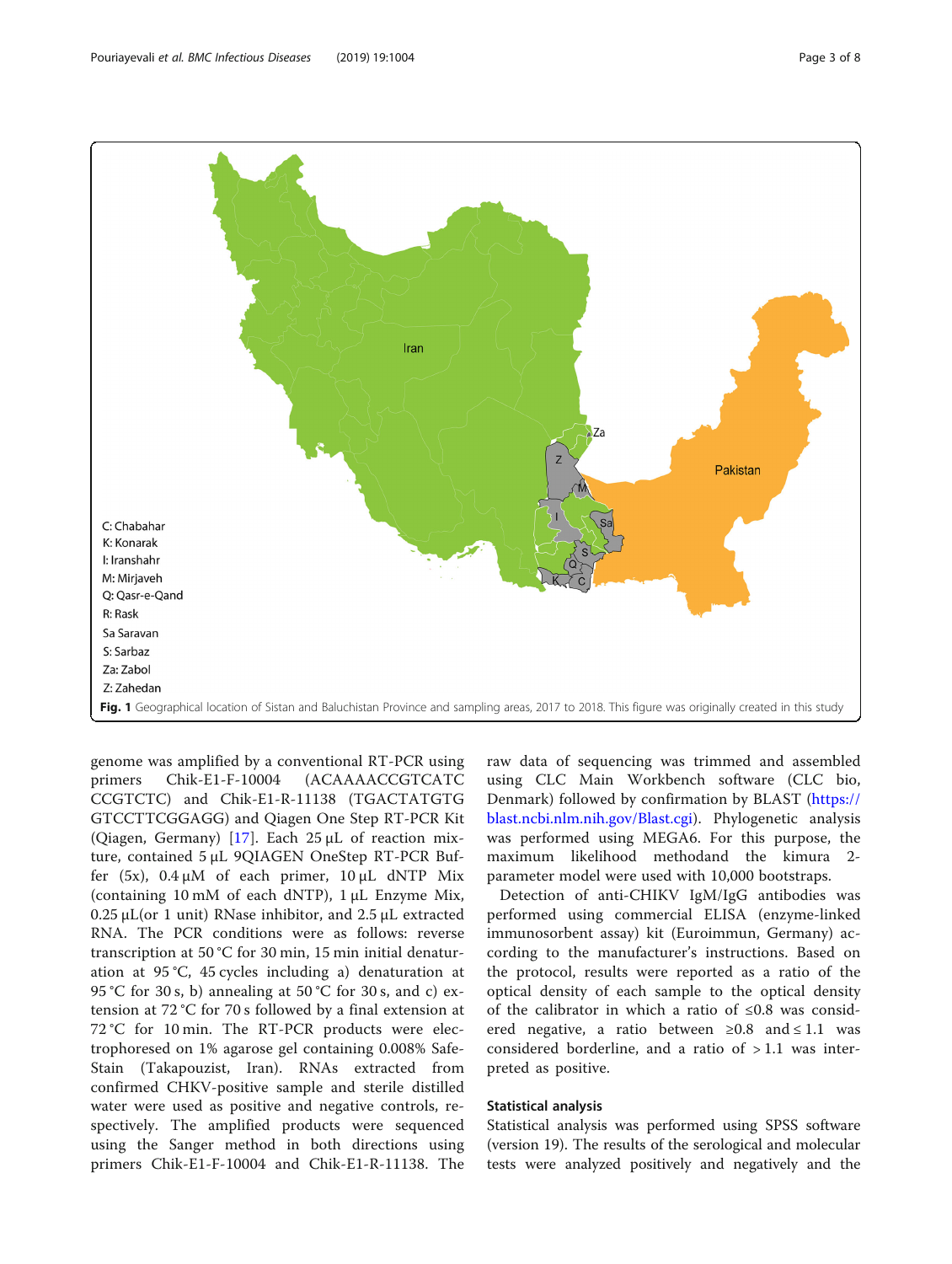borderline results were considered as negative. Chisquare and independent ttests were used to check the relationship between variables and CHIKV infection. Pvalues less than 0.05 were considered statistically significant.

# Results

According to diagnosis algorithm, eight samples were tested only by molecular assay (category 1), 79 samples were analyzed by only serological assay (category 2), and 72 samples were investigated by both molecular and serological assays (category 3).

Of the 151 samples (category 2, 3) serologically analyzed for anti-CHIKV IgM/G antibodies, 12 (7.9%) were borderline, and 19 (12.6%) were positive for anti-CHIKV IgM; and 28 (18.6%) cases were positive for anti-CHIKV IgG.

Molecular analysis of 80 (category 1, 3) serum samples showed presence of the CHIKV RNA in 11 (13.7%) sera; all of them were negative for dengue virus. Among CHIKV RNA positive samples, five were successfully sequenced. The obtained sequences were submitted to the GenBank as Iran-5947 (gi: MH746782), Iran-6049 (gi: MH746783), Iran-6051 (gi: MH746784), Iran-6062 (gi: MH746785), and Iran-5300 (gi: MK775711). In the phylogenic tree, these sequences clustered with recent isolates of Pakistan outbreak 2016–2017 belonging to Indian Ocean sub-lineage of ECSA (East/Central/South African) genotype (Fig. [2](#page-4-0)). The strains Iran-5947, Iran-6049, and Iran-6051 were identical to strains of the recent outbreak in Pakistan (MF740875- MF740881) [\[18](#page-7-0)]. Iran-6062 strain showed one new amino acid substitution of I/T nonpolar hydrophobic amino acid, isoleucine, to polar amino acid, threonine, at position 3593 amino acid residue (10,847 nt, ATT/ACT) compared with Pakistan 206–2017 strains [\[18](#page-7-0)]. Also, Iran-5300 strain showed a rare non-synonymous substitution T/C at nucleotide 10,560, which was observed in Asian Caribbean strain (KC488650). In addition, four known mutations including K211E, M269 V, D284E, and V322A were observed in all identified strains.

These data showed high similarity between strains detected in the current study (Iran-6051, Iran 6049, Iran-5947, Iran-6062 and Iran-5300) and strains identified during the Pakistan outbreak of 2016–2017.

Overall, from 159 samples assessed for CHIKV infection (by both serological and molecular assays), 40 cases (25.1%) were positive. The majority of positive cases (65%) were residents of Sarbaz. As shown in Table [1](#page-5-0), there was a significant correlation between abroad travel history and CHIKV infection  $(P < 0.001)$ . All CHIKV positive cases had a history of traveling abroad and molecularly-tested positive cases had a recent travel history (less than 2 weeks prior to the date of sample

collection) to Pakistan. In addition to fever and arthralgia/arthritis, myalgia, headache, and chill were the most common clinical symptoms. Most of infected cases were identified in spring  $(47.5%)$  and summer  $(20%)$   $(P=$ 0.042).

# **Discussion**

CHIK is considered as a global health threat due to the factors associated with its geographical expansion including global warming/climate change, globalization with significant increase in international travels, and adaptation of virus to new vectors  $[1, 2]$  $[1, 2]$  $[1, 2]$  $[1, 2]$  $[1, 2]$ . Extensive epidemics in Asia and Africa could be a potential risk for its spread to other non-endemic countries in the world, particularly the ones sharing the same climate or bordering other countries that mosquito vectors already colonized or could be colonized [[19\]](#page-7-0). In the current study, out of 159 patients with fever and arthralgia/arthritis in Sistan and Baluchistan Province, 25.1% were positive for either viral genome or anti-CHIKV antibodies. Unlike molecular detection of viral genome, due to possible cross-reactivity in serological testing, the positive result in ELISA cannot be concluded as a definitive infection and should be confirmed by the supplementary neutralization test  $[20]$  $[20]$ . In the current study, CHIKV genome was detected in sera of 11 patients, in which all had a recent travel history to Pakistan, where a widespread epidemic of the disease was ongoing at the time of the current study [\[21](#page-7-0)].

The phylogenetic analysis revealed significant similarity between the identified strains in the current study to those of Pakistan 2017 strains. Consequently, there is little doubt that the virus was imported to Iran from the CHIKV endemic neighboring country of Pakistan. Phylogenetically, CHIKV is categorized into three distinct genotypes e.g., West African, ECSA, and Asian [\[22](#page-7-0)]. Recently, a descendant lineage of ECSA, i.e., the Indian Ocean Lineage (IOL) is also identified. This lineage was responsible for several outbreaks in Southeast Asian islands from 2005 to 2014 [\[23,](#page-7-0) [24\]](#page-7-0). It is suggested that evolutionary mutations in different genotypes can affect the ability of virus in vector adaptation and, hence, its transmission pattern  $[25]$  $[25]$  $[25]$ . In the current study, a new nonsynonymous mutation in E1 gene (T288I) was observed in the Iran-6062 (MH746785) strain. The E1 protein is responsible for fusion of the viral envelope and cellular membrane, which is part of viral entry stage [[26\]](#page-7-0). Mutations in E1 protein, even in a single residue, may affect vector specificity of the virus as Tsetsarkin et al., [\[25\]](#page-7-0) demonstrated a direct association between E1-A226V mutation and adaptation of CHIKV to Ae. albopictus. Accordingly, there is a potential for the mutation found here to be functionally important; however, this requires further investigations. The study also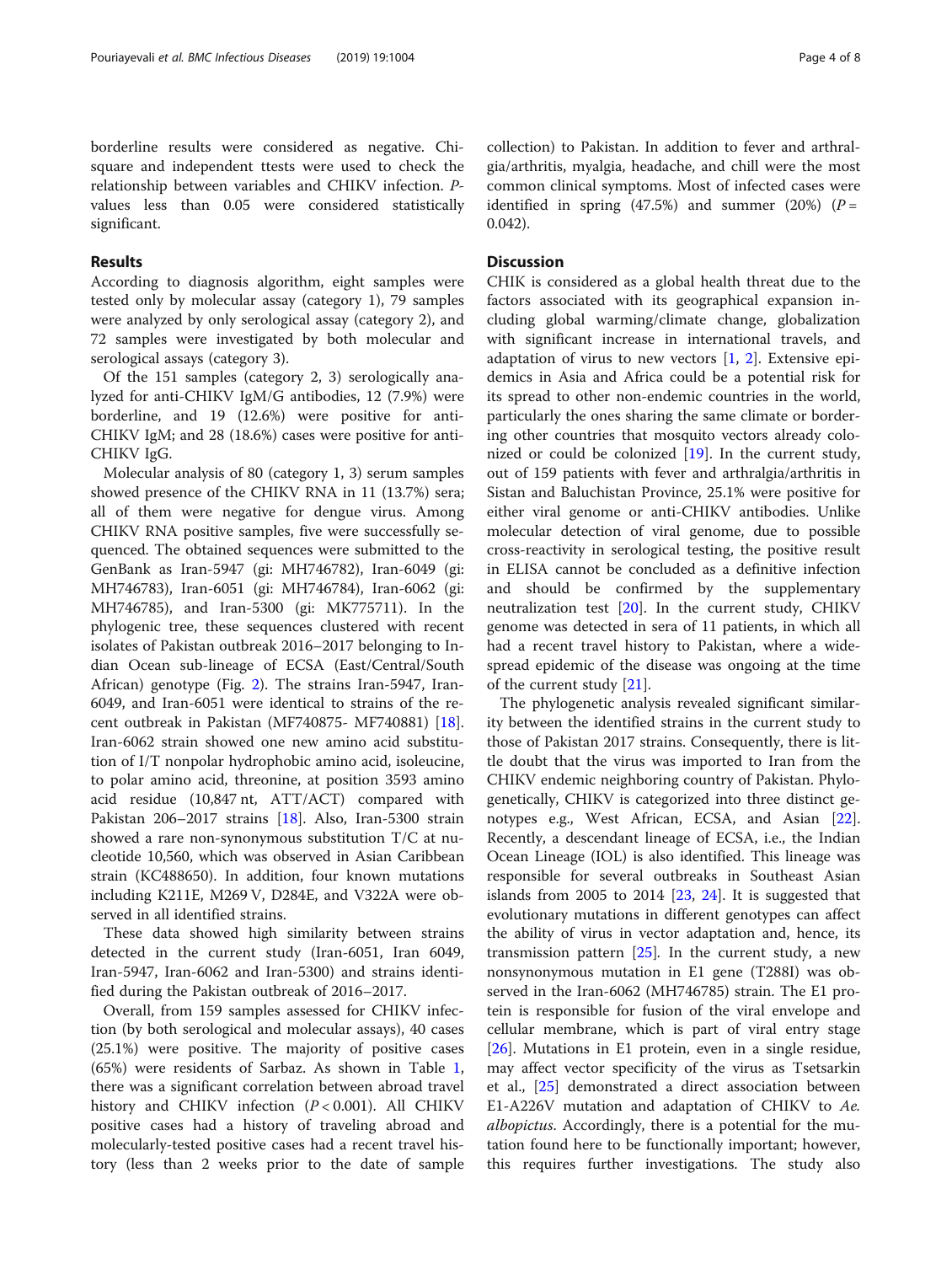detected CHIKV strains harboring E1-K211E implicated in facilitating endosomal entry of virus in Ae. Aegypti in background of E1-226A [\[27](#page-7-0)]. Nonetheless, vector competence was not only dependent on viral mutations. It is suggested that alongside virus genotype, vector genotype and environmental factors such as temperature also play a role in virus adaptation to vectors [[28,](#page-7-0) [29\]](#page-7-0).

There are several reports on the importation of arboviruses such as CHIK by travelers to other countries [\[19](#page-7-0)]. In case the vector is present in the destination country, it is likely that the virus is transmitted to vectors and, therefore, the disease could become endemic in that

country. The first CHIK outbreak in Italy is a typical example of this issue. In 2007, CHIKV was reportedly introduced to Italy by a viremic worker traveling from India to the Northeast part of the country where Ae. albopictus mosquitoes were already established [[30\]](#page-7-0).

The entomological surveillance conducted alongside the current study did not find the CHIKV vectors in the studied areas. However, during a six-year entomological surveillance in Sistan and Baluchistan Province, adult Ae. albopictus was detected in Nikshahr and Sarbaz cities in 2009 and adult and larvae of the same species were identified in Chabahar in 2013 [[13](#page-7-0)]. This finding

<span id="page-4-0"></span>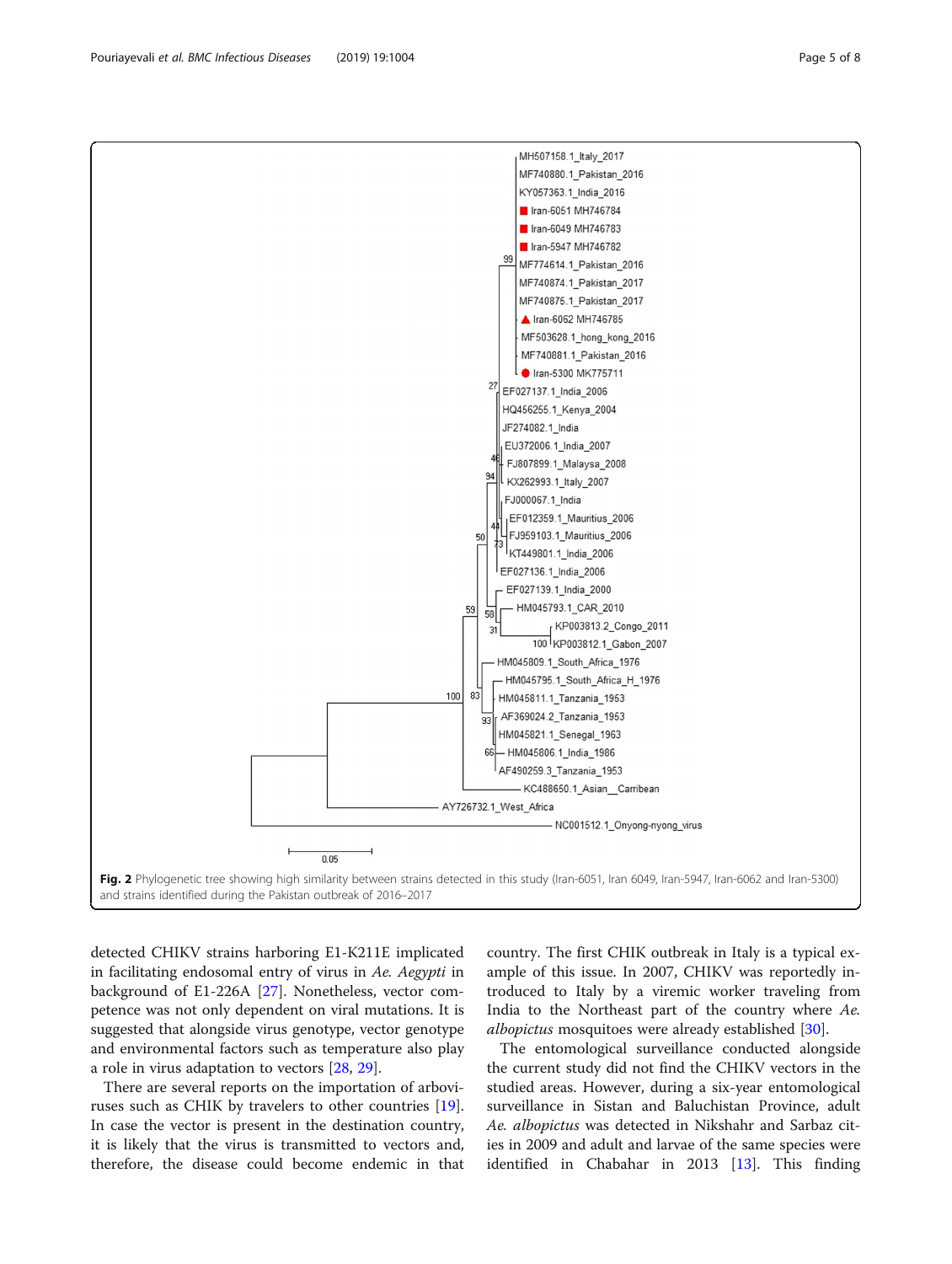<span id="page-5-0"></span>Table 1 Association of CHIKV infection with characteristics of participants, from Sistan and Baluchistan province, southeastern Iran, 2017–2018

| Variables                             | Chik. Neq. $(n = 119)$ (%) | Chik. Pos. $(n = 40)$ (%) | $p$ -value |
|---------------------------------------|----------------------------|---------------------------|------------|
| Gender                                |                            |                           |            |
| Female                                | 57 (73.1)                  | 21 (26.9)                 | 0.584      |
| Male                                  | 62 (76.5)                  | 19 (23.5)                 |            |
| Age (Mean $\pm$ SD)                   | $31.7 \pm 15.3$            | $41.5 \pm 16.3$           | 0.001      |
| Epidemiological History               |                            |                           |            |
| Abroad travelling history, N (%)      | 21 (17.6)                  | 40 (100)                  | < 0.001    |
| Travel Duration (day) (Mean $\pm$ SD) | $15.7 \pm 16.7$            | $26.83 \pm 39.3$          | 0.218      |
| Country with a travel history         |                            |                           |            |
| Afghanistan                           | 2(1.7)                     | 0(0)                      | 0.230      |
| Malaysia                              | 1(0.8)                     | 0(0)                      | 0.426      |
| Pakistan                              | 18 (15)                    | 40 (100)                  | 0.001      |
| City of residence                     |                            |                           |            |
| Chabahar                              | 7(5.9)                     | 4(10)                     | 0.367      |
| Iranshahr                             | 14 (11.7)                  | 2(5)                      | 0.224      |
| Konarak                               | 3(2.5)                     | 0(0)                      | 0.313      |
| Mirjaveh                              | 2(1.7)                     | 0(0)                      | 0.411      |
| Qasr-e Qand                           | 1(0.8)                     | 0(0)                      | 0.562      |
| Rask                                  | 1(0.8)                     | 0(0)                      | 0.562      |
| Saravan                               | 4(3.4)                     | 0(0)                      | 0.242      |
| Sarbaz                                | 50 (42)                    | 26 (65)                   | 0.010      |
| Zabol                                 | 1(0.8)                     | 0(0)                      | 0.562      |
| Zahedan                               | 36 (30.2)                  | 8(20)                     | 0.220      |
| Villager                              | 57 (47.9)                  | 19 (47.5)                 | 0.451      |
| Season of Symptom Onset               |                            |                           |            |
| Spring                                | 34 (28.6)                  | 19 (47.5)                 | 0.042      |
| Summer                                | 48 (40.3)                  | 8 (20)                    |            |
| Fall                                  | 17 (14.3)                  | 0(0)                      |            |
| Winter                                | 7(5.9)                     | 2(5)                      |            |
| Mosquito bite                         | 30 (25.2)                  | 8 (20)                    | 0.096      |
| Clinical signs                        |                            |                           |            |
| Chill                                 | 1(0.8)                     | 7(17.5)                   | < 0.001    |
| Myalgia                               | 40 (33.6)                  | 20 (50)                   | 0.321      |
| Rash                                  | 5(4.2)                     | 2(5)                      | 0.646      |
| Headache                              | 34 (28.6)                  | 11(27.5)                  | 0.020      |
| Conjunctivitis                        | 11(9.2)                    | 2(5)                      | 0.064      |
| Retro orbital pain                    | 14(11.7)                   | 3(7.5)                    | 0.078      |
| Stomachache                           | 10(8.4)                    | 3(7.5)                    | 0.426      |
| Nausea                                | 18(15.1)                   | 7(17.5)                   | 0.658      |
| Vomiting                              | 17 (14.3)                  | 7(17.5)                   | 0.679      |
| Diarrhea                              | 12(10)                     | 7(17.5)                   | 0.608      |
| Laboratory findings                   |                            |                           |            |
| Leukopenia                            | 9(7.5)                     | 2(5)                      | 0.191      |
| Platelet count(Mean ± SD)             | 134,486 ± 113,962          | 131,730 ± 126,948         | 0.958      |
| $WBC$ count(Mean $\pm$ SD)            | $9940 \pm 1720$            | $4980 \pm 140$ )          | 0.353      |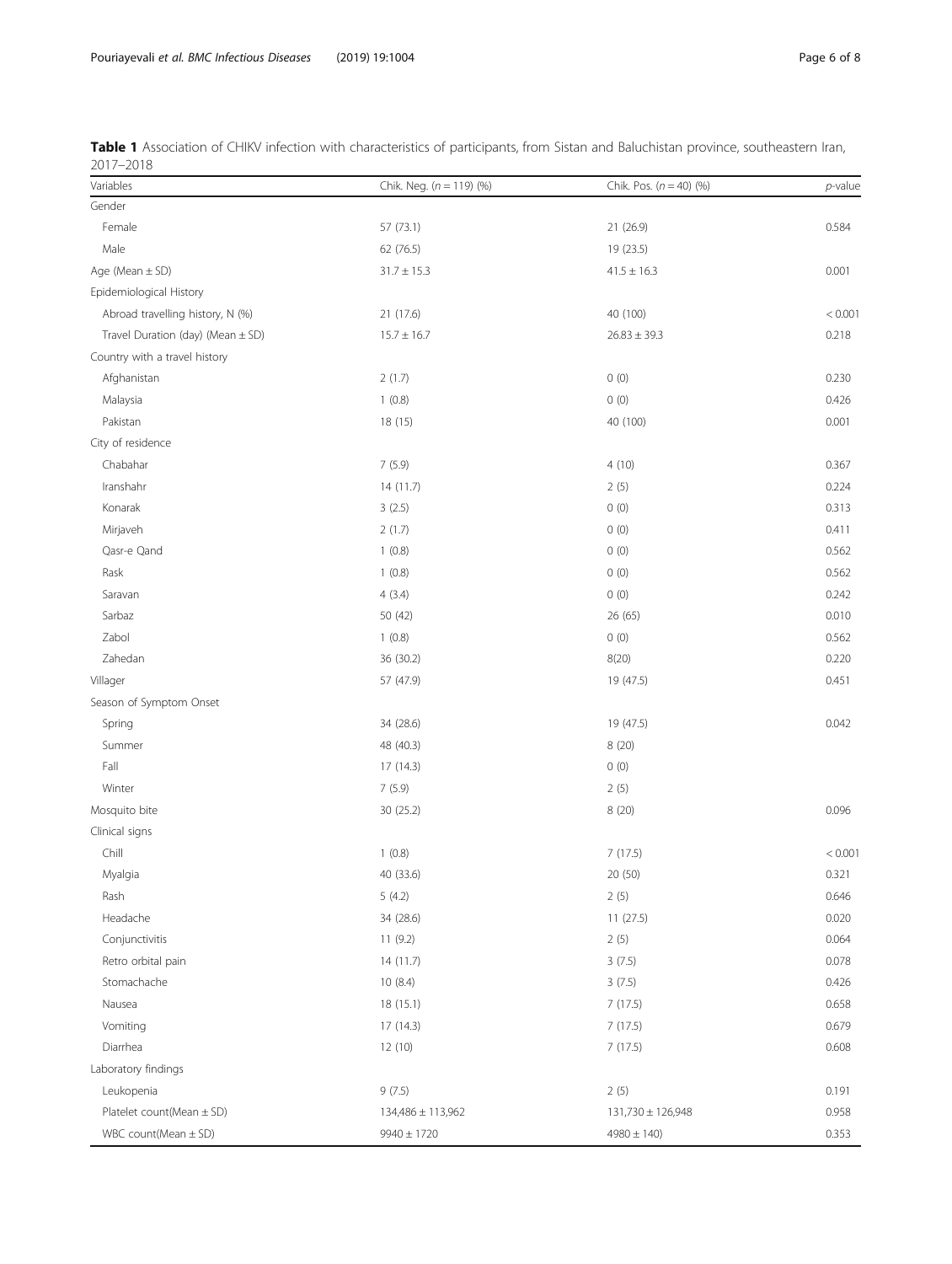indicated favorable conditions for the establishment of CHIKV vector in this area. Additionally, modeling studies using geographic, metrologic, satellite imagery, and remote sensing data from 2011 to 2015 demonstrated that this province was vulnerable to entry and establish-ment of CHIKV vectors, particularly Ae. Albopictus [[14](#page-7-0), [31\]](#page-7-0). Therefore, the first and foremost step to prevent outbreaks of the disease in the country is to block vector establishment. This can be accomplished by improving the environmental conditions in order to eliminate the mosquito breeding sites, and systematic and comprehensive entomological monitoring. Educating and training people is also a great help to achieve this goal. In addition to the above measures, it is also important to monitor patients and identify infected cases in the acute phase of the disease (when the transmission of the virus from the patient to the vector is possible). In this regard, training clinicians and people is essential for rapid identification of the infected cases [[32\]](#page-7-0).

In addition to Pakistan, there are other possible routes of virus entry to the country. According to the Department of Arboviruses and Viral Hemorrhagic Fevers at Pasteur Institute of Iran (National Reference Laboratory), the first case of CHIK was imported from India in September 2016 (unpublished data). Moreover, numerous imported cases of Dengue are recorded returning from Southeast Asian countries. Therefore, informing tourists and travelers to endemic countries to take precautions such as using insect repellents, wearing long-sleeved cloths, and using mosquito nets can play a significant role in reducing the number of infections.

In the current study, 67.5% of positive cases were infected in the spring and summer, when there is an increase in the mosquito activity and reproduction. Most of the positive cases (65%) were from Sarbaz. This can be on the account of that the majority of participants (47.8%) were from this city.

Unlike other arboviral diseases, most of the patients with CHIK have clinical symptoms [\[3\]](#page-7-0) and the most common symptoms include severe fever (above 102 °F), arthralgia, headache, and muscle pain [\[5](#page-7-0)]. These are predictive symptoms in endemic and epidemic areas [\[33](#page-7-0)]. The results of the current study also indicated that together with joint involvement, headache, and muscle pain were the most common symptoms. In addition to clinical symptoms, changes in blood factors such as lymphopenia and thrombocytopenia are also helpful for clinical diagnosis  $[34]$  $[34]$ . Nevertheless, these changes are mild and short compared to other arboviral diseases such as dengue [[35,](#page-7-0) [36\]](#page-7-0). In the current study, mild leukopenia and thrombocytopenia were observed in positive cases; however, there was no significant difference between the two groups.

## **Conclusions**

The results of the current study provide evidence of CHIKV in Iran, which were closely related to the strains in Pakistan. This highlights the urgent need to enhance the surveillance system and implement preventive measures.

#### Abbreviations

Ae: Aedes; CHIK: Chikungunya; CHIKV: Chikungunya virus; E1 gene: Envelope 1 gene; ECSA: East Central South African; ELISA: Enzyme-Linked Immunosorbent Assay; FTD: Fast Track Diagnostics; IOL: Indian Ocean Lineage

#### Acknowledgements

The authors would like to express their sincere gratitude to the personnel of the deputy health department of Iranshahr University of Medical Sciences and Zahedan University of Medical Sciences for their assistance in sample collection. We would like to thank Abbas Ahmadi Vasmehjani for the map design.

#### Authors' contributions

SK, SAM, MH and MG performed serology tests. TM, ZF and MT performed molecular tests. MHP, MSV, FR, EM, VB, MF, MMG, and ABF designed the study, analyzed and interpreted the data. TJ performed the Phylogenetic analysis. MSV, MHP, MF, EM and VB were contributors in writing the manuscript. All authors read and approved the final manuscript.

#### Funding

This study was financially supported by Ministry of Health. The funders had no role in study design, data collection and analysis, decision to publish, or preparation of the manuscript.

#### Availability of data and materials

The datasets used and analyzed during the current study are available from the corresponding author on reasonable request.

#### Ethics approval and consent to participate

The current retrospective study was conducted on samples collected in the context of National Surveillance Program of Iran for Aedes-borne arboviral infections in accordance with the protocols approved by Iranian Centre for Disease Control and Management Committee. Due to the retrospective nature of the study, it was not possible to obtain informed consent from the participants; however, all data were analyzed anonymously and all experiments were carried out according to the relevant laws and guidelines of the ethical standards of the Declaration of Helsinki. The permission to access the data of the national surveillance program was obtained from Iranian Centre for Disease Control and Management.

#### Consent for publication

Not applicable.

#### Competing interests

The authors declare that they have no competing interests. However, in order to ensure transparency, it is to declare that Anna-Bella Failloux is a member of the editorial board of BMC Infectious Diseases journal.

#### Author details

<sup>1</sup>Department of Arboviruses and Viral Hemorrhagic Fevers (National Ref Lab), Pasteur Institute of Iran, Tehran, Iran. <sup>2</sup> Centre for Diseases Control and Prevention, Ministry of Health, Tehran, Iran. <sup>3</sup>Department of Epidemiology and Biostatistics, Research Centre for Emerging and Reemerging Infectious Diseases, Pasteur Institute of Iran, Tehran, Iran. <sup>4</sup>Department of Virology Institut Pasteur, Arboviruses and Insect Vectors, Paris, France. <sup>5</sup>Research Center for Emerging and Reemerging Infectious Diseases, Pasteur Institute of Iran, Tehran, Iran.